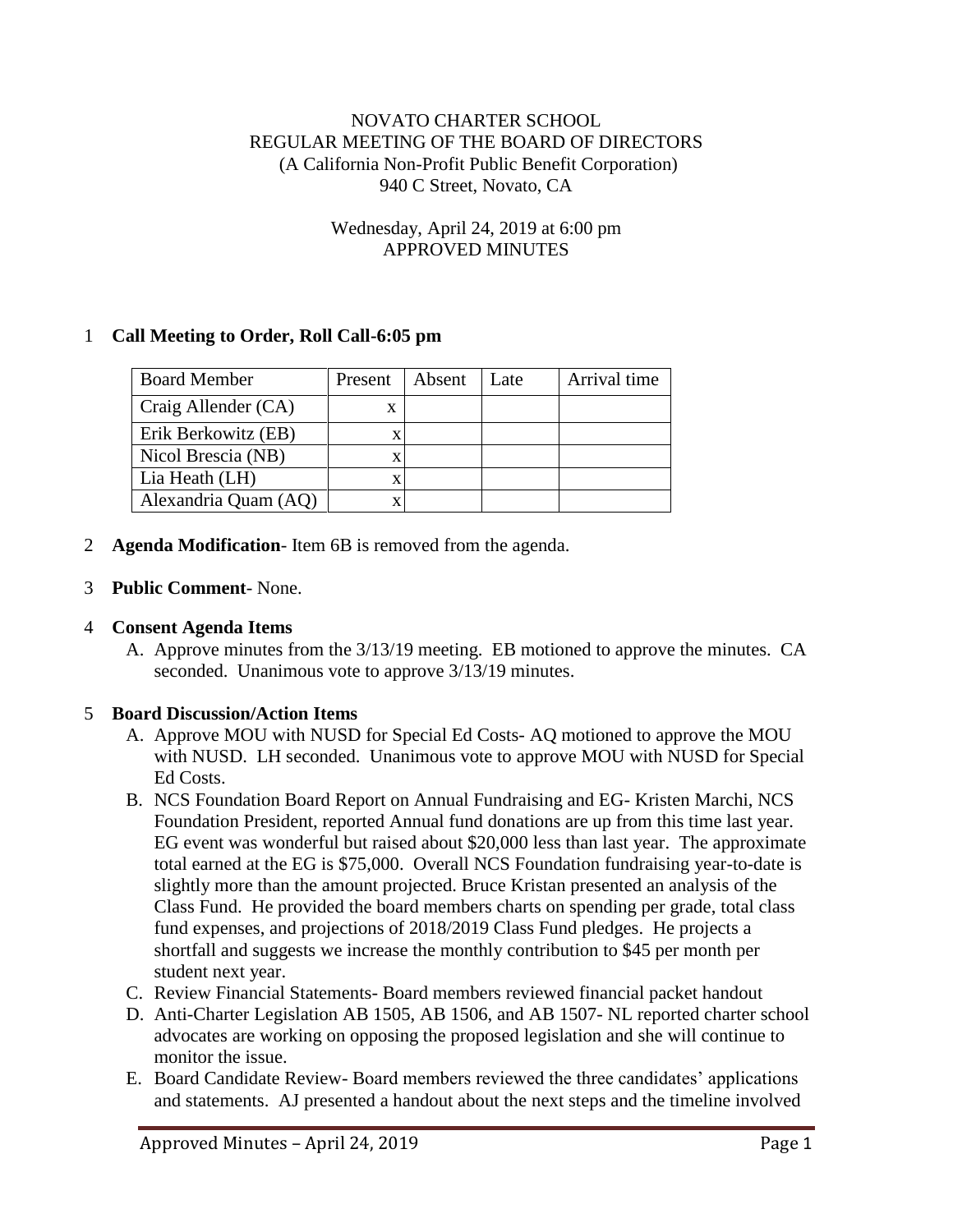in the election process. Candidate statements will be posted in *The Thread* on the first three Fridays in May.

- F. Review 2019-20 Board Meeting Schedule- Craig Allender motioned to approve the 2019-2020 meeting schedule. Lea Heath seconded. Unanimous vote to approve the 2019-2020 Board Meeting Schedule.
- G. NCS Independent Study Discussion-AJ reported that our Independent Study Policy is being review as part of our overall efforts to review other school policies. Board members were provided a copy of the current policy. Members discussed pros and cons of changing the current policy. NL and AJ will discuss our Independent Study Policy further with Amie Carter, the NUSD Assistant Superintendent for Education Services.

# 6 **Information Items: Administrative Reports**

- A. PIR Notification Letter- NL presented and explained the PIR (Performance Indicator Review) Notification Letter sent from the California Department of Education dated March 13, 2019. NCS will participate in the 2018-19 PIR beginning in March, 2019. NCS will complete a PIR Improvement Plan to increase ELA and Math Participation for students with disabilities.
- B. NUSD Board Presentation Preview- Item removed from the agenda.
- C. LCAP Review Goals- AJ presented. Board members reviewed the Annual Update-LCAP Year Reviewed: 2017-18. NCS is in the 3rd year of a 3-year plan. Overall, there was strong adherence to the action steps articulated to achieve the designated goals.
- D. Board Election Update- AJ provided handout about the next steps and the timeline involved in the election process.
- E. Legal Updates- There are no other legal updates aside from the update on the proposed anti-charter school legislation discussed above in item 5(D).
- F. Facilities Update- AJ reported on the success of the Garden Work Day thanks to the Tiger Team and other volunteers. Bookshelves have been outfitted with earthquake straps, the privacy screens are tied down, and other tasks completed. AJ is determining which projects will be done over the summer.
- G. Alliance Path to Membership- NL reported that the Alliance team will do site visits next week (on 4/29, 4/30 and 5/1). The Alliance team will meet with a few board members, representatives from the Roundtable Committees and others. After the site visit, a report will be sent to the Alliance and final acceptance should happen before the end of the year. Membership is valid for 5 years.
- H. Emergency Preparedness- AJ reported that she and Jill will be meeting with NUSD next week. Window blinds for all classrooms will be installed by year's end. There will be one more lockdown drill prior to year's end.

# 7 **Board Study**

A. Board members read Chapter 17 of the *Board University Book* concerning board member evaluations. The board discussed how to implement a board evaluation process and how to make time for such a process during meetings. Members made suggestions on how to create more time by restructuring the meetings. NB found an evaluative tool and will share it at the next meeting.

### 8 **Next Board Meeting**

Wednesday, May 29, 2019 at 6:00 pm